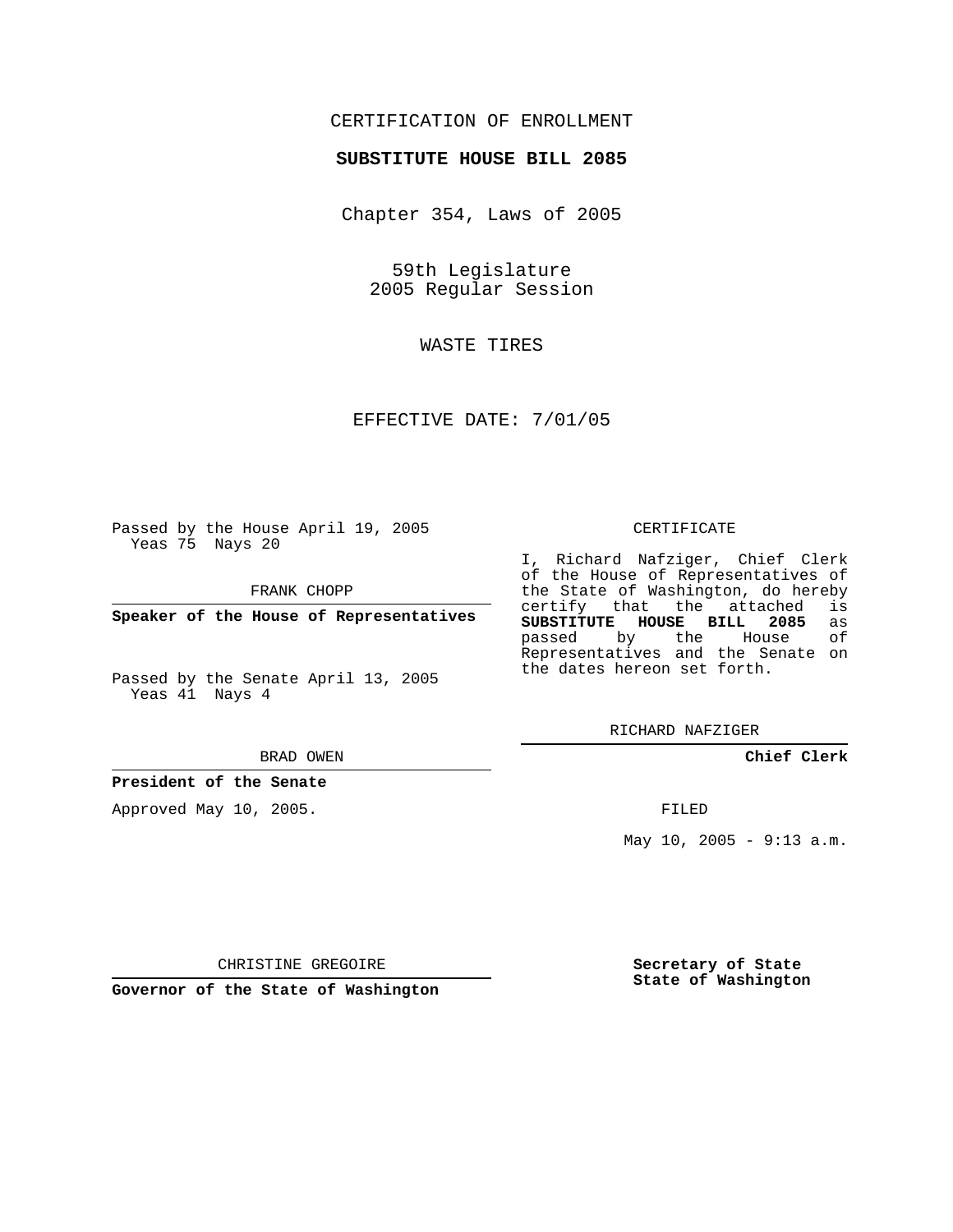# **SUBSTITUTE HOUSE BILL 2085** \_\_\_\_\_\_\_\_\_\_\_\_\_\_\_\_\_\_\_\_\_\_\_\_\_\_\_\_\_\_\_\_\_\_\_\_\_\_\_\_\_\_\_\_\_

\_\_\_\_\_\_\_\_\_\_\_\_\_\_\_\_\_\_\_\_\_\_\_\_\_\_\_\_\_\_\_\_\_\_\_\_\_\_\_\_\_\_\_\_\_

### AS AMENDED BY THE SENATE

Passed Legislature - 2005 Regular Session

### **State of Washington 59th Legislature 2005 Regular Session**

**By** House Committee on Transportation (originally sponsored by Representatives Simpson, Hankins, Murray, Haler, Morris, Ormsby, B. Sullivan, Dickerson, Chase, Wood and Ericks)

READ FIRST TIME 03/07/05.

 AN ACT Relating to cleanup of waste tires; amending RCW 70.95.510, 70.95.530, 70.95.555, and 70.95.560; adding new sections to chapter 70.95 RCW; creating a new section; prescribing penalties; making appropriations; providing an effective date; and declaring an emergency.

6 BE IT ENACTED BY THE LEGISLATURE OF THE STATE OF WASHINGTON:

 NEW SECTION. **Sec. 1.** The legislature finds that discarded tires in unauthorized dump sites pose a health and safety risk to the public. Many of these tire piles have been in existence for a significant amount of time and are a continuing challenge to state and local officials responsible for cleaning up unauthorized dump sites and preventing further accumulation of waste tires. Therefore it is the intent of the legislature to document the extent of the problem, create and fund an effective program to eliminate unauthorized tire piles, and minimize potential future problems and costs.

16 **Sec. 2.** RCW 70.95.510 and 1989 c 431 s 92 are each amended to read 17 as follows:

18 (1) There is levied a one dollar per tire fee on the retail sale of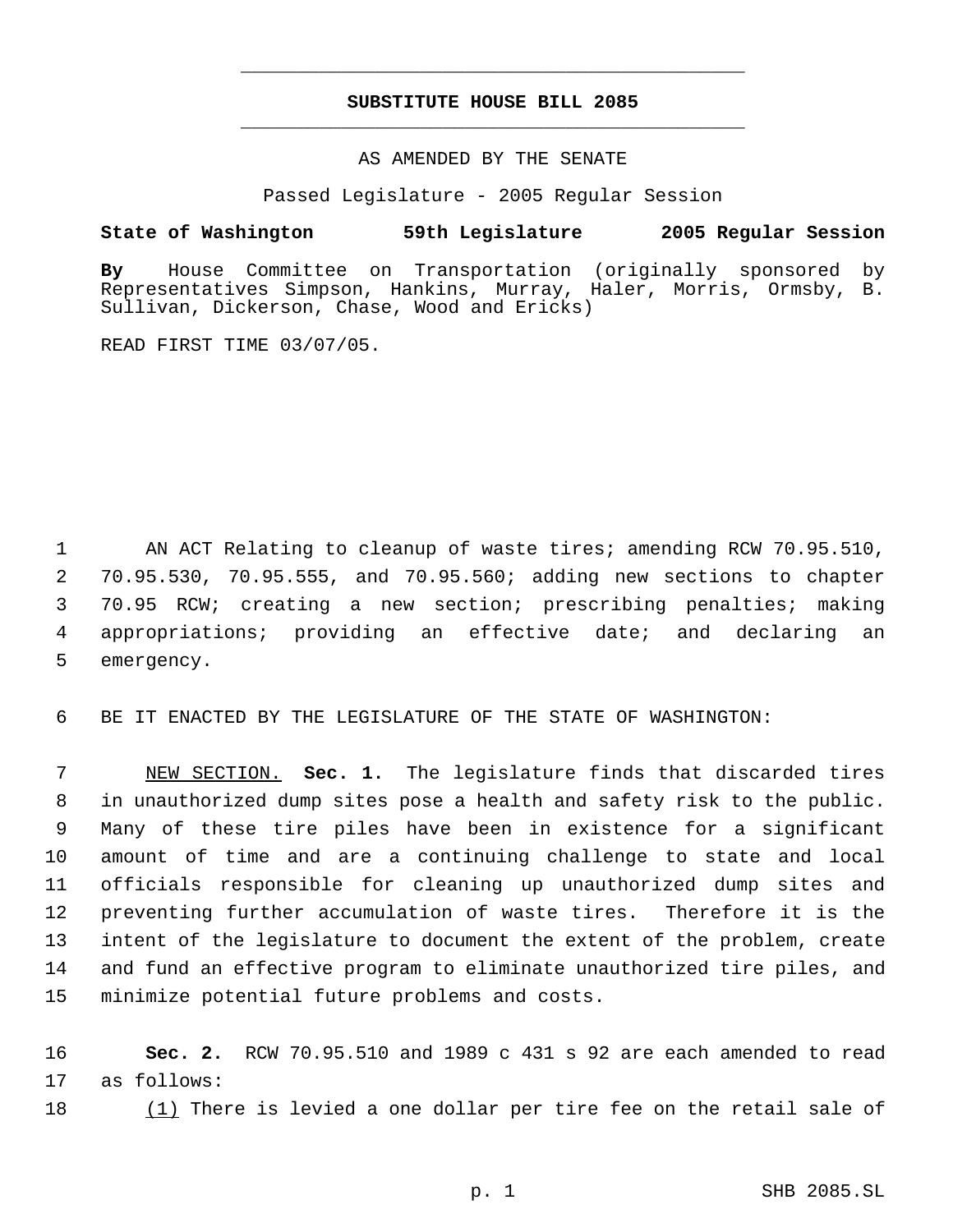new replacement vehicle tires for a period of five years, beginning 2 ((October 1, 1989)) July 1, 2005. The fee imposed in this section shall be paid by the buyer to the seller, and each seller shall collect from the buyer the full amount of the fee. The fee collected from the buyer by the seller less the ten percent amount retained by the seller as provided in RCW 70.95.535(1) shall be paid to the department of revenue in accordance with RCW 82.32.045.

8 (2) The department of revenue shall incorporate into the agency's 9 regular audit cycle a reconciliation of the number of tires sold and 10 the amount of revenue collected by the businesses selling new 11 replacement vehicle tires at retail. The department of revenue shall 12 collect on the business excise tax return from the businesses selling 13 new replacement vehicle tires at retail:

(a) The number of tires sold; and

(b) The fee levied in this section.

 (3) All other applicable provisions of chapter 82.32 RCW have full force and application with respect to the fee imposed under this section. The department of revenue shall administer this section.

19 (4) For the purposes of this section, "new replacement vehicle tires" means tires that are newly manufactured for vehicle purposes and does not include retreaded vehicle tires.

 NEW SECTION. **Sec. 3.** A new section is added to chapter 70.95 RCW to read as follows:

 The waste tire removal account is created in the state treasury. All receipts from tire fees imposed under RCW 70.95.510 must be deposited in the account. Moneys in the account may be spent only after appropriation. Expenditures from the account may be used for the cleanup of unauthorized waste tire piles and measures that prevent future accumulation of unauthorized waste tire piles.

 NEW SECTION. **Sec. 4.** A new section is added to chapter 70.95 RCW to read as follows:

 (1) The fee required by this chapter, to be collected by the seller, shall be deemed to be held in trust by the seller until paid to the department of revenue, and any seller who appropriates or converts the fee collected to his or her own use or to any use other than the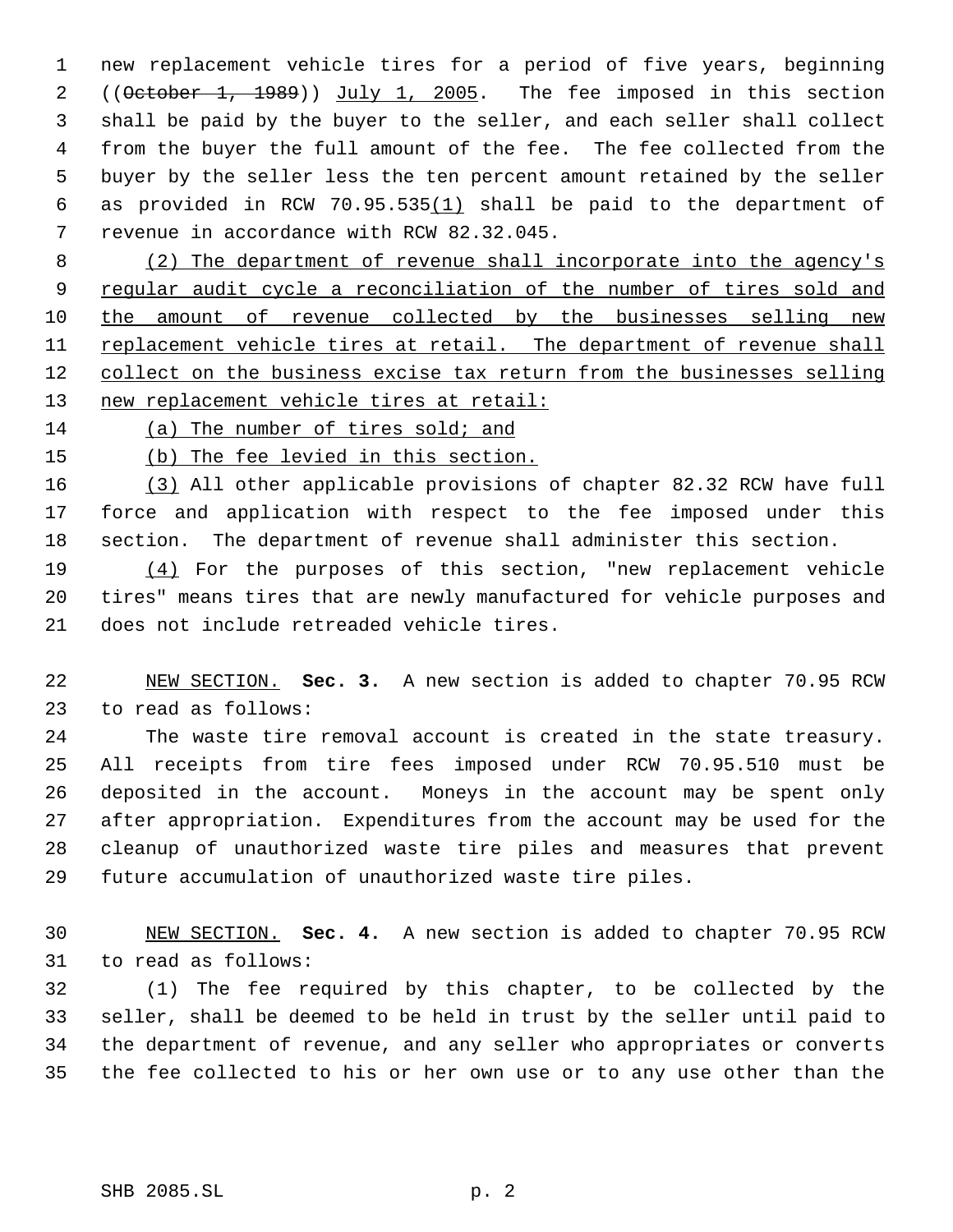payment of the fee to the extent that the money required to be collected is not available for payment on the due date as prescribed in this chapter is guilty of a gross misdemeanor.

 (2) In case any seller fails to collect the fee imposed in this chapter or, having collected the fee, fails to pay it to the department of revenue in the manner prescribed by this chapter, whether such failure is the result of his or her own acts or the result of acts or conditions beyond his or her control, he or she shall, nevertheless, be personally liable to the state for the amount of the fee.

 (3) The amount of the fee, until paid by the buyer to the seller or to the department of revenue, shall constitute a debt from the buyer to the seller and any seller who fails or refuses to collect the fee as required with intent to violate the provisions of this chapter or to gain some advantage or benefit, either direct or indirect, and any buyer who refuses to pay any fee due under this chapter is guilty of a misdemeanor.

 **Sec. 5.** RCW 70.95.530 and 1988 c 250 s 1 are each amended to read as follows:

19 (1) Moneys in the waste tire removal account may be appropriated to the department of ecology:

21  $((+1))$  (a) To provide for funding to state and local governments for the removal of discarded vehicle tires from unauthorized tire dump sites;

 $((2))$  (b) To accomplish the other purposes of RCW 25 70.95.020 $((+5))$  as they relate to waste tire cleanup under this 26 chapter; and

 $(1/3)$  To fund the study authorized in section 2, chapter 250, Laws  $\sigma$   $\leftarrow$  1988)) (c) To conduct a study of existing tire cleanup sites. The 29 office of financial management shall oversee the study process and approve the completed study. The completed study shall be delivered to the house of representatives and senate transportation committees by November 15, 2005. In conducting the study, the department shall consult on a regular basis with interested parties. The following identified elements at a minimum shall be included in the completed study:

 (i) Identification of existing tire cleanup sites in the state of Washington;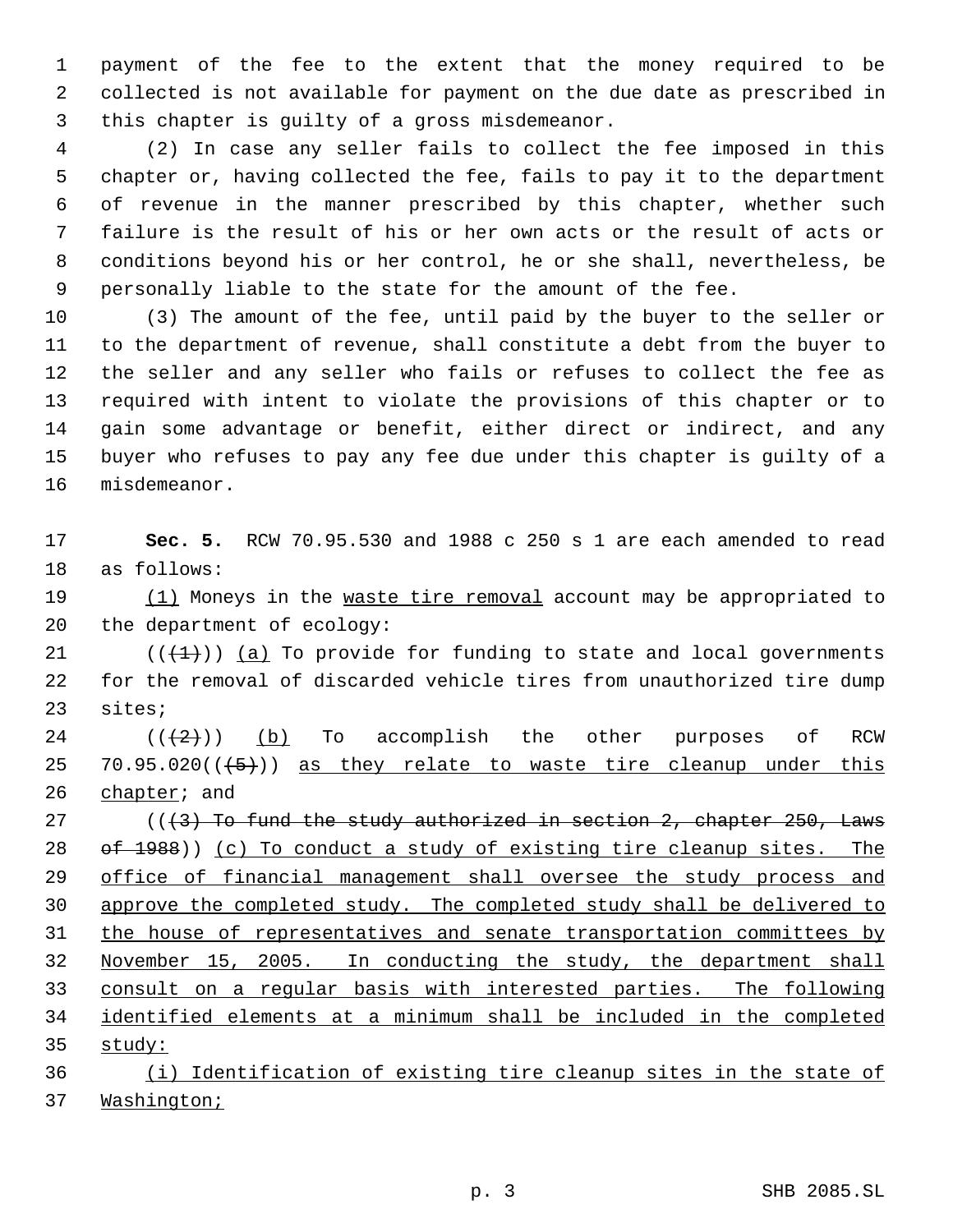| 1  | The estimated number of tires in each tire cleanup site;<br>(i)        |
|----|------------------------------------------------------------------------|
| 2  | (iii) A map identifying the location of each one of the tire           |
| 3  | cleanup sites;                                                         |
| 4  | (iv) A photograph of each one of the tire cleanup sites;               |
| 5  | (v) The estimated cost for cleanup of each tire site by cost           |
| 6  | component;                                                             |
| 7  | (vi) The estimated reimbursement of costs to be recovered from         |
| 8  | persons or entities that created or have responsibility for the tire   |
| 9  | cleanup site;                                                          |
| 10 | (vii) Identification of the type of reimbursements for recovery by     |
| 11 | each of the tire cleanup sites;                                        |
| 12 | (viii) The estimated time frame to begin the cleanup project and       |
| 13 | the estimated completion date for each tire cleanup site;              |
| 14 | (ix) An assessment of local government functions relating to           |
| 15 | unauthorized tire piles, including cleanup, enforcement, and public    |
| 16 | health;                                                                |
| 17 | $(x)$ Identification of needs in the areas in $(c)(ix)$ of this        |
| 18 | subsection for each one of the counties; and                           |
| 19 | (xi) A statewide cleanup plan based on multiple funding options        |
| 20 | between twenty cents and sixty cents for each new tire sold at retail  |
| 21 | in the state starting on July 1, 2005. The plan shall include the      |
| 22 | estimated time frame to begin each of the tire cleanup sites and the   |
| 23 | estimated completion date for each one of the sites. In addition, the  |
| 24 | plan must include a process to be followed in selecting entities to    |
| 25 | perform the tire site cleanups. The 2006 legislature shall determine   |
| 26 | the final distribution of the tire cleanup fee and the appropriations  |
| 27 | for this statewide tire cleanup plan.                                  |
| 28 | $(2)$ In spending funds in the account under this section, the         |
| 29 | department of ecology shall identify communities with the most severe  |
| 30 | problems with waste tires and provide funds first to those communities |
| 31 | to remove accumulations of waste tires.                                |

 (3) Immediately after the effective date of this section, the department of ecology shall initiate a pilot project in a city with a population between three and four thousand within a county with a population less than twenty thousand to contract to clean up a formerly licensed tire pile in existence for ten or more years. To begin the 37 project, the department shall seek to use financial assurance funds set aside for clean up of the tire pile. For purposes of this subsection,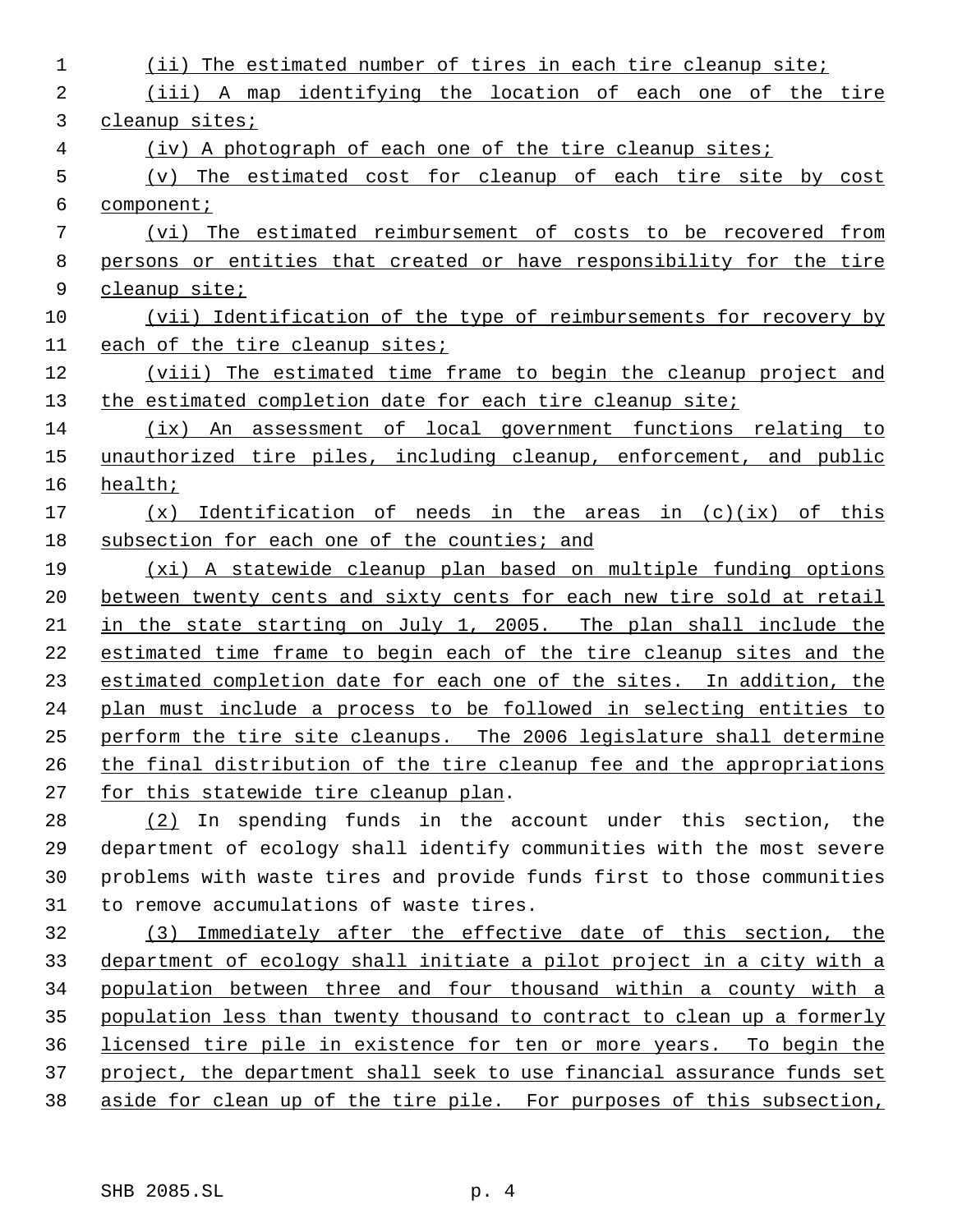population figures are the official 2004 population as estimated by the

 office of financial management for purposes of state revenue allocation.

 **Sec. 6.** RCW 70.95.555 and 1988 c 250 s 4 are each amended to read as follows:

 Any person engaged in the business of transporting or storing waste tires shall be licensed by the department. To obtain a license, each applicant must:

 (1) Provide assurances that the applicant is in compliance with this chapter and the rules regarding waste tire storage and 11 transportation; ((and))

12 (2) Accept liability for and authorize the department to recover any costs incurred in any cleanup of waste tires transported or newly 14 stored by the applicant in violation of this section, or RCW 70.95.560 15 or section 4 or 8 of this act, or rules adopted thereunder, after the 16 effective date of this section;

 (3) Until January 1, 2006, post a bond in the sum of ten thousand dollars in favor of the state of Washington for waste tires transported 19 or stored before the effective date of this section. In lieu of the bond, the applicant may submit financial assurances acceptable to the 21 department;

 (4) After January 1, 2006, for waste tires transported or stored 23 before the effective date of this section, or for waste tires transported or stored after the effective date of this section, post a bond in an amount to be determined by the department sufficient to 26 cover the liability for the cost of cleanup of the transported or 27 stored waste tires, in favor of the state of Washington. In lieu of the bond, the applicant may submit financial assurances acceptable to 29 the department<sub>i</sub>

# (5) Be registered in the state of Washington as a business and be in compliance with all state laws, rules, and local ordinances;

 (6) Have a federal tax identification number and be in compliance with all applicable federal codes and regulations; and

 (7) Report annually to the department the amount of tires transported and their disposition. Failure to report shall result in revocation of the license.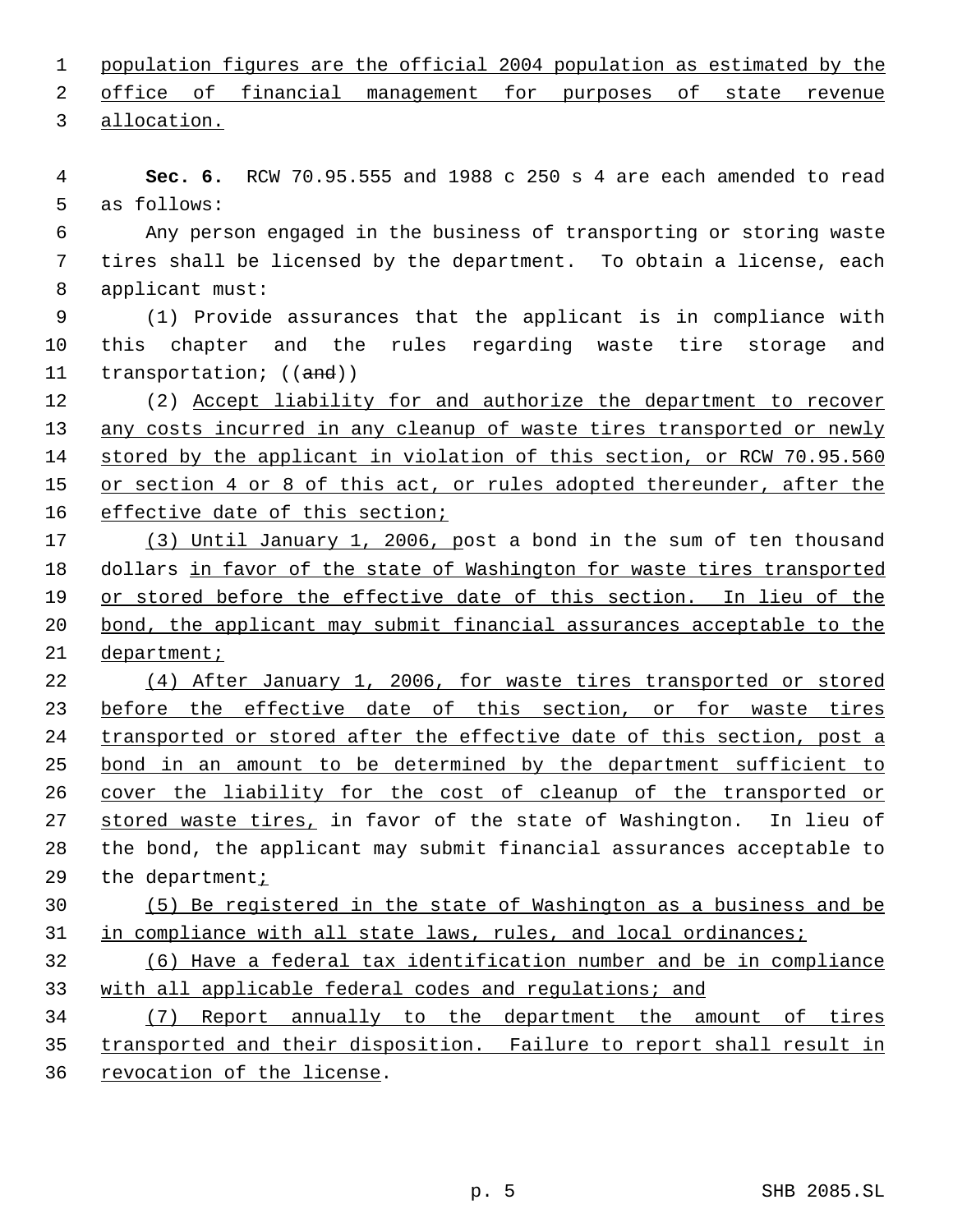**Sec. 7.** RCW 70.95.560 and 1989 c 431 s 95 are each amended to read as follows:

 (1) Any person who transports or stores waste tires without a license in violation of RCW 70.95.555 shall be guilty of a gross misdemeanor and upon conviction shall be punished under RCW 9A.20.021(2).

 (2) Any person who transports or stores waste tires without a license in violation of RCW 70.95.555 is liable for the costs of 9 cleanup of any and all waste tires transported or stored. This subsection does not apply to the storage of waste tires when the storage of the tires occurred before the effective date of this section and the storage was licensed in accordance with RCW 70.95.555 at the 13 time the tires were stored.

 NEW SECTION. **Sec. 8.** A new section is added to chapter 70.95 RCW to read as follows:

 No person or business, having documented proof that it legally transferred possession of waste tires to a validly licensed transporter or storer of waste tires or to a validly permitted recycler, has any further liability related to the waste tires legally transferred.

 NEW SECTION. **Sec. 9.** The sum of one hundred fifty thousand dollars, or as much thereof as may be necessary, is appropriated for the fiscal year ending June 30, 2006, from the waste tire removal account to the office of financial management to reimburse the department of ecology to complete the study in section 5 of this act.

 NEW SECTION. **Sec. 10.** The sum of forty thousand dollars, or as much thereof as may be necessary, is appropriated for the biennium ending June 30, 2007, from the waste tire removal account to the department of revenue for administration of the fee established in section 2 of this act.

 NEW SECTION. **Sec. 11.** If any provision of this act or its application to any person or circumstance is held invalid, the remainder of the act or the application of the provision to other persons or circumstances is not affected.